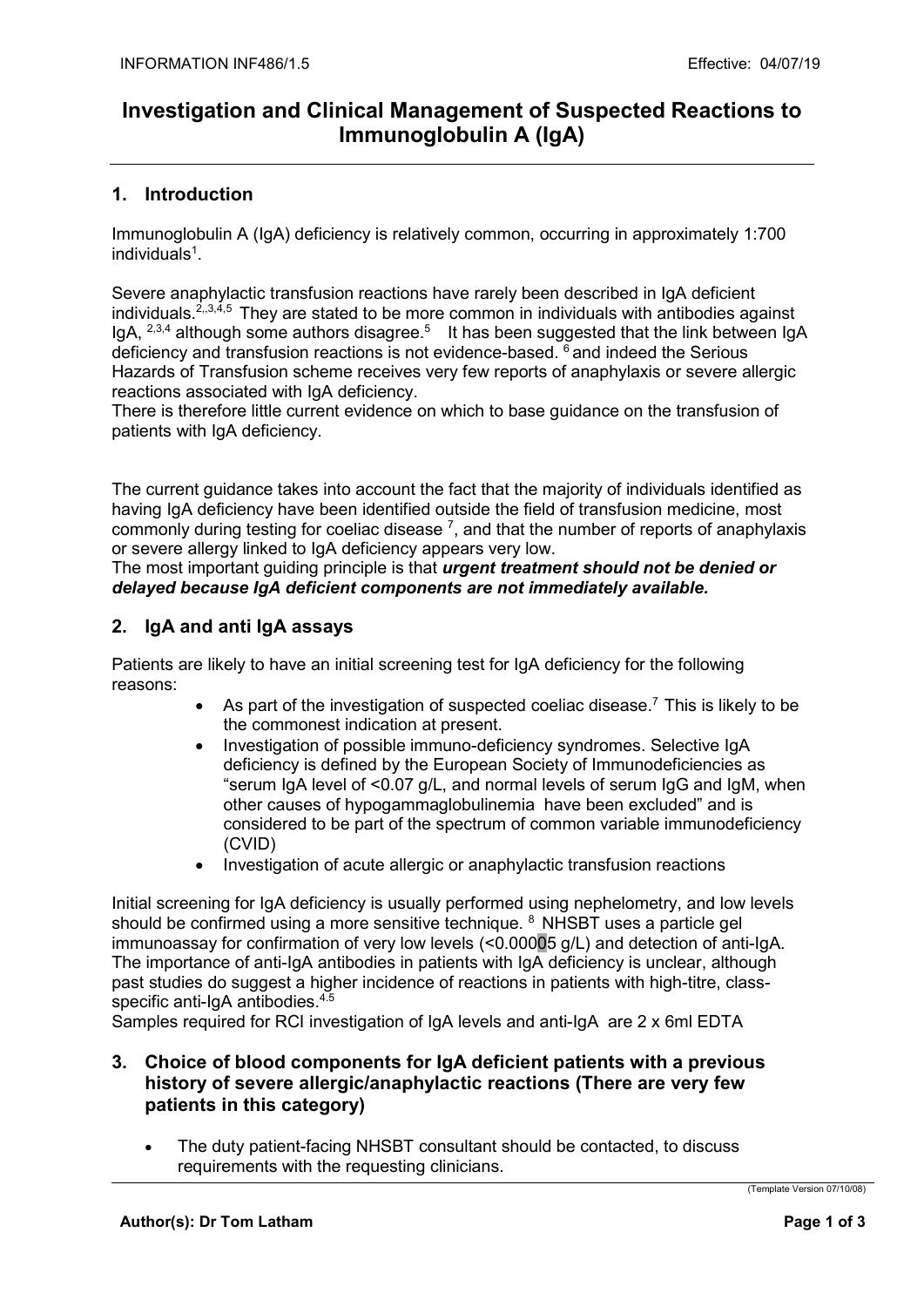# Investigation and Clinical Management of Suspected Reactions to Immunoglobulin A (IgA)

- IgA deficient red cells or platelets are not routinely available
- In urgent cases, where there is insufficient time to prepare washed red cells or platelets in additive, red cells in SAG-M optimal additive solution (standard red cells) or standard platelets should be used.
- Washed red cells and/or platelets in additive can be provided if the risk of delay in provision does not outweigh the need for urgent transfusion
- Stocks of IgA deficient plasma are held in Sheffield and Filton. Issue requires approval by an NHSBT consultant, including requests from other blood services within the UK.

All patients in this category, must be transfused in a setting where there is immediate access to skilled clinical help, and where staff have been trained in anaphylaxis management and have access to adrenaline. 10

#### 4. Components for patients with confirmed IgA deficiency, with or without IgA antibodies, who have never previously been transfused, or who have received standard blood components with no reaction

There is no current evidence on which to base guidance. As the incidence of adverse reactions in this group of patients is likely to be extremely low, patients without any history of allergy or anaphylaxis may be transfused with standard components. However, the balance of clinical risks in a patient with high risk co-morbidities, may occasionally warrant washed or IgA deficient components, where time permits.

## 5. Desensitisation

It is possible that a desensitisation procedure may be an option for the small number of patients who have had transfusion reactions and may require further transfusion  $2$ . A consultant immunologist would be able to advise on this.

## 6. Access to appropriate components

- Washed red cells and platelets in 100% PAS should be requested from local Hospital Services. Authorisation by an NHSBT consultant is required.
- IgA deficient plasma is available from Sheffield Hospital Services (tel 0114 358 (4)4817), or Filton Hospital Services: (tel 0117 9112 (2)5724) Issue requires approval by an NHSBT consultant.